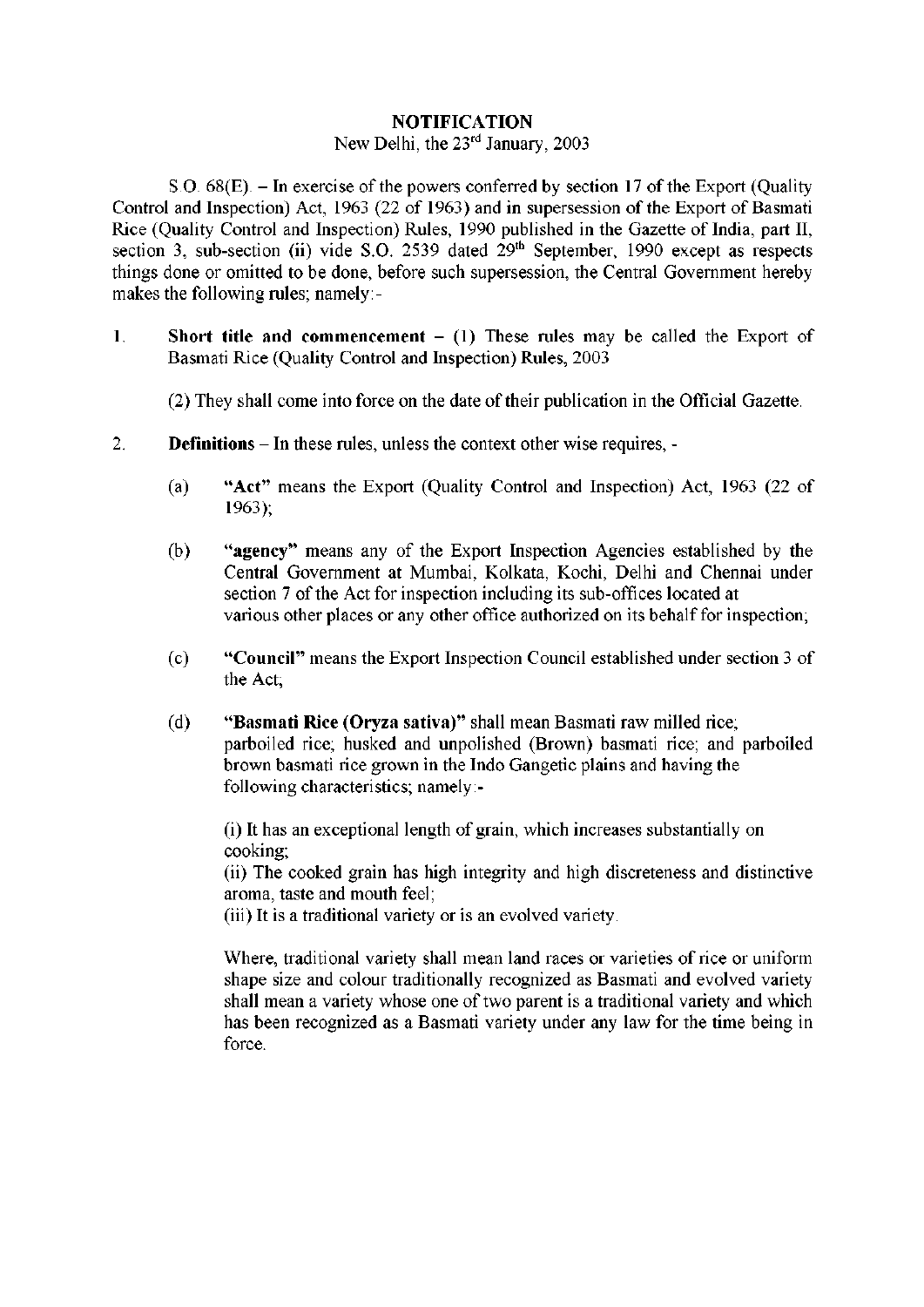Explanation 1: For the purpose of removal of doubts, it is declared that all varieties of Basmati Rice notified as Basmati Rice under the Seeds Act, 1966 (54 of 1966), namely Basmati 370, Basmati 386, Type 3, Taraori Basmati (HBC-19), Basmati 217, Ranbir Basmati (IET-11348); Pusa Basmati-I (IET-10364), Punjab Basmati-1 (Bauni Basmati), Haryana Basmati 1(HKR228/IET-10367), Kasturi IET-8580 and Mahi Sugandha shall be construed as Basmati Rice for the purposes of these rules.

Explanation 2: For the purpose of removal of doubts; it is declared that traditional variety of Basmati Rice constitute only Basmati varieties Basmati 370, Basmati 386, Type-3, Taraori Basmati (HBC-19), Basmati 217 and Ranbir Basmati (IET-11348), which are selections from traditional land races and identified under the Seeds Act 1966 (54 of 1966).

(In rule 2(d) (iii), after Explanation 2, the following explanation shall be inserted as per Notification S.O. 791 (E) dated 24<sup>th</sup> May, 2006)

**"Explanation 3: Super basmati is declared as approved evolved Basmati under this Act for the purpose of export."** 

(In rule 2, in sub-clause (d), in sub-clause (iii), paragraph 2, Explanation 1 and Explanation 2 shall be omitted, the following explanation shall be inserted as per Notification S.O. 2615 (E) dated 27<sup>th</sup> August, 2013)

**"Explanation 4: All varieties of rice notified as Basmati under the provisions of the Seeds Act, 1966 (54 of 1966) shall be considered as varieties of Basmati rice."** 

- (e) **"brown rice"** means rice where husk is removed leaving bran intact on the kernels.
- (f) **"brown rice parboiled"** means rice grain obtained when paddy is parboiled and husked or shelled.
- (g) **"broken and fragments"** includes pieces of rice kernels which are less than three fourth of a whole kernel.
- (h) **"chalky grains"** means the grains atleast half of which are milky white in colour and brittle in nature.
- (i) **"damaged, discoloured grains"** includes rice kernels, broken, fragments of whole that are internally damaged or discoloured, materially affecting the quality.
- (j) **"elongation ratio (ER)" –** means the ratio of the length of cooked rice to that of uncooked rice which measures the expansion length upon cooking.
- (k) **"foreign matter"** includes dust, stones, lumps of earth, chaff, stems or straw and any other impurity.
- (l) **"green grains"** means kernels, whole or broken, which are greenish in colour.
- (m) **"L/B ratio"** means the ratio of the length of a grain to its breadth.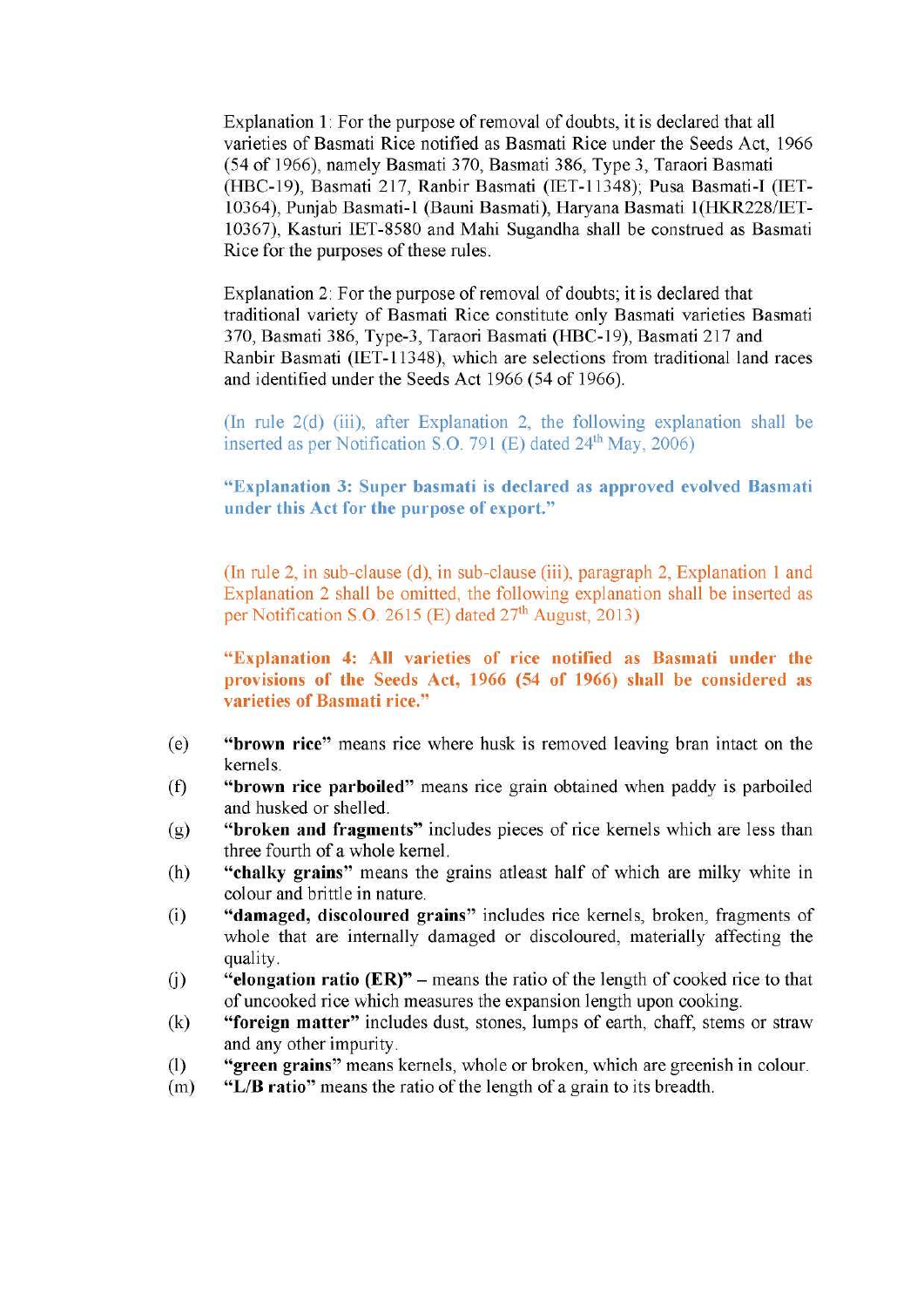- (n) **"other varieties"** means varieties or rice other than those notified as Basmati.
- (o) **"red grains"** shall be the kernels, whole or broken, which have their surface coated with red grains.
- (p) **"raw milled rice"** means rice kernels obtained after the process of shelling and milling of the paddy, resulting in the removal of bran from brown rice.
- (q) **"raw parboiled rice"** means rice grain obtained when paddy is parboiled, husked and milled resulting in the removal of bran from brown parboiled rice.
- (r) **"red streaked grain"** means grain that has streaks of red bran layer on the surface.
- (s) **"shelling"** means removal of husk from paddy.
- (t) **"tip broken"** means milled rice whose germ end tip is broken.
- (u) **"under milled grain"** means grain whose bran portion is not completely removed during polishing or which has substantial bran streaks left on it.
- 3. **Basis of Inspection:** The inspection of Basmati Rice shall be carried out to ascertain that the same conforms to the standard specifications recognized by the Central Government under section 6 of the Act, either-

(a) by ensuring that the products have been processed by exercising necessary in-process quality controls or certification system as prescribed by the Council; or

(b) on the basis of inspection and testing carried out in the manner prescribed by the Council.

4. **Procedure of Inspection:** (i) An exporter intending to export a consignment of Basmati Rice shall register the contract with Agricultural and Processed Food Products Export Development Authority and shall give an intimation in writing to the agency furnishing therein details of the quantity, the grade and the destination along with specific requirement of the importer of importing country including contractual specification, if any.

(ii) The exporter shall also furnish along with the intimation mentioned in sub-rule above declaration that the consignment of Basmati Rice intended for export has been processed by exercising adequate quality control as prescribed by the Council and the consignment conforms to the standard specifications recognized for the purpose.

(iii) An intimation under sub-rule (i) shall be given at least two days ahead of the inspection date where the premises is situated at the same stations as the office of the agency. In case the office is located elsewhere, at least seven days prior intimation will be required.

(iv) On receipt of an intimation under sub-rule (i) and the declaration, if any, under sub-rule (ii), the agency:-

(a) on satisfying itself that the milling unit or processing unit has exercised adequate quality control as prescribed by the Council, in this regard to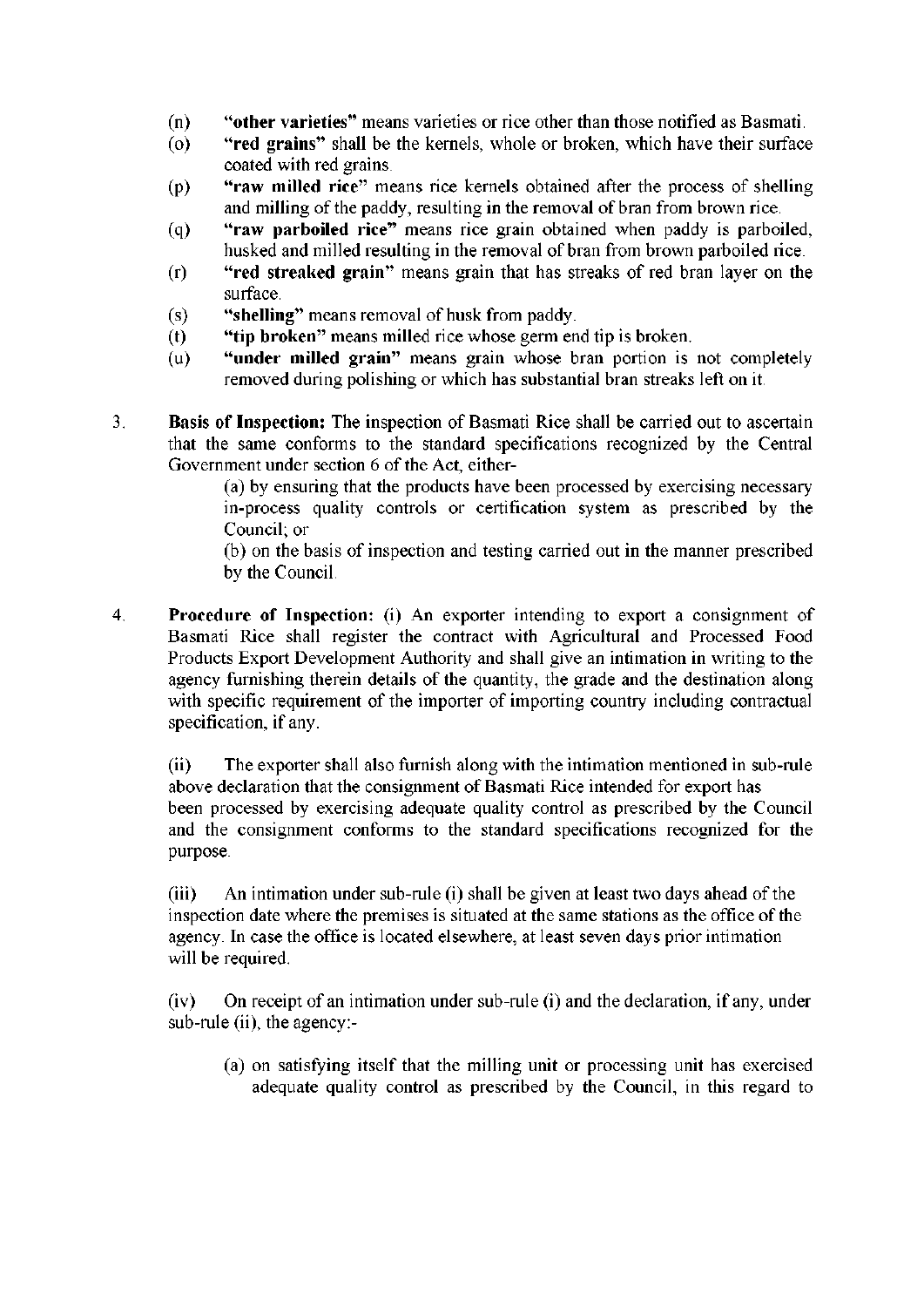ensure that the product conforms to the standard specification recognized for the purpose, shall, within two days issue a certificate declaring the consignment of Basmati Rice as export worthy.

- (b) where the processor is not the exporter, shall physically verify and inspect the consignment and such verification and or inspection if necessary, shall be carried out to ensure that the above conditions are complied with.
- (v) (a) The agency may carry out a random check of some of the consignments to export and also monitor the processing units at regular intervals to verify the adequacy of in-process quality control drill adopted by the unit. If the milling unit or processing unit id found not maintaining the required quality control measures at any stage of the process or not complying with the recommendations of the Council or agency, the unit shall be declared as not having adequate in process quality control drills.
	- (b) If the unit so desires, it may apply fresh for assessment of the adequacy of in-process quality control drills.
	- (c) In case the exporter has not made a declaration under sub-rule (ii) to the effect that adequate quality control as laid down by the Council has been exercised, the agency, on satisfying itself that the consignment of Basmati Rice conforms to the standard specifications recognized for the purpose on the basis of inspection and testing carried out as laid down by the Council, shall within two days or seven days as the case may be, issue a certificate declaring the consignment of Basmati Rice as export worthy:

Provided that where the agency is not satisfied, is shall refuse to issue a certificate to the exporter and shall communicated such refusal within two days or seven days, as the case may be, to the exporter along with reasons thereof.

- (vi) Subsequent to certification, the agency shall have the right to reassess the quality of the consignment at any place of strorage, or in transit or at the ports before its actual shipment.
- (vii) In the event of the consignment being found not conforming to the standard specifications at any of these stages, the certificate of inspection originally issued shall be withdrawn.
- 5. **Packing and Marking**:- (a) An exporter intending to export Basmati Rice in packed form in accordance with the above rules shall pack the rice in standard new gunny bags or canvas bags, with inner polythene or cardboard cartons multilayers or polylaminates or as per specific requirements of the buyer.
	- (b) An exporter may carry out labeling of the bags as per the labeling laws of the importing countries.